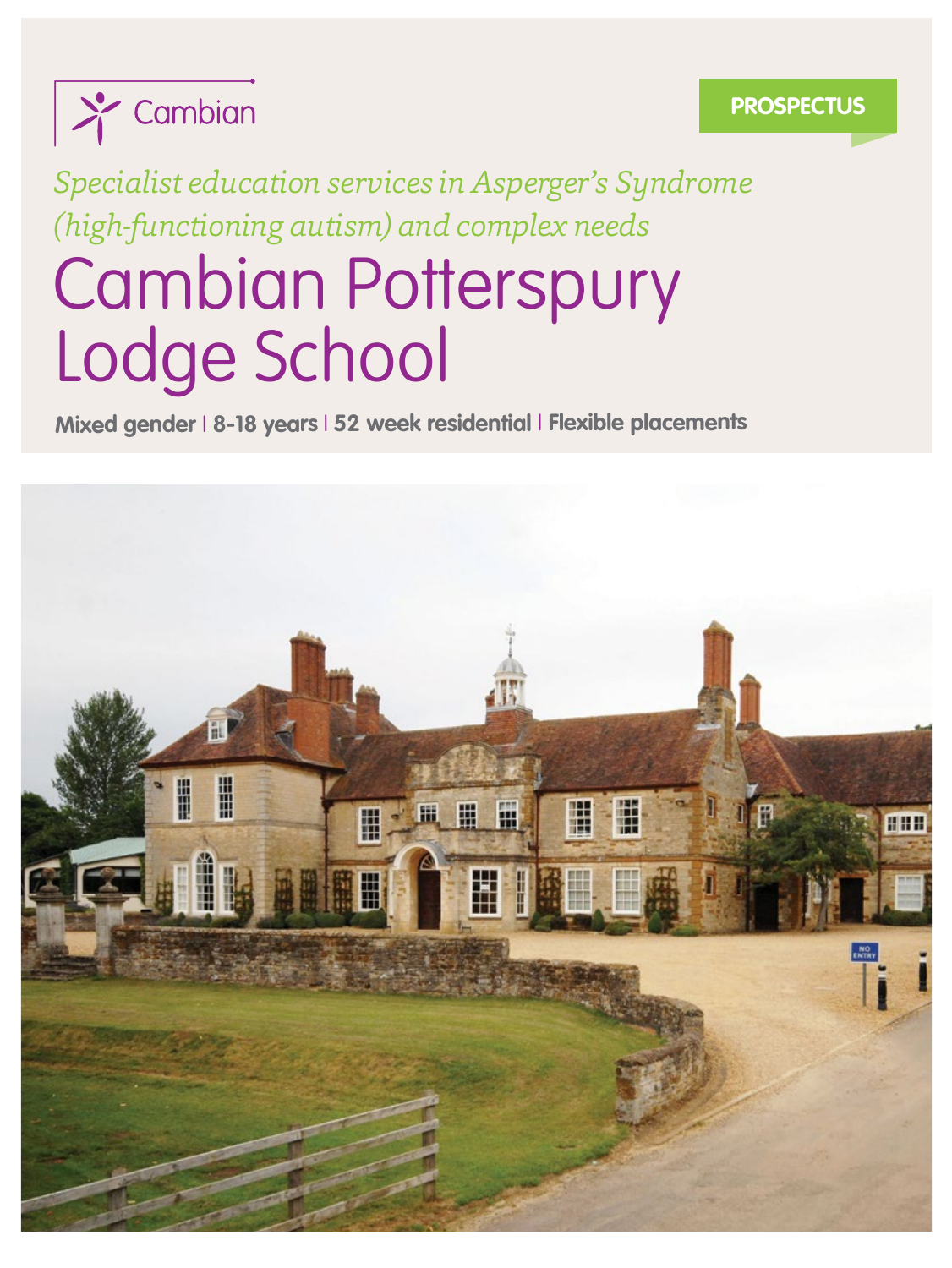

## Welcome

We are pleased to welcome you on behalf of the students and staff of Cambian Potterspury Lodge School.

We understand that the process of moving to a new school can be a difficult experience for both the student and the parent or carer. A move to a specialist residential school will no doubt raise many questions, we hope this prospectus will help you find answers and discover more about our school, students, staff routines and everyday life.

Once you have read our prospectus we would encourage you to visit us for an opportunity to meet with students and staff, and learn more about our school.

We are sure that should your child join us, they will enjoy and benefit from their experience at Cambian Potterspury Lodge School.

- **<sup>02</sup>** Student profile
- **<sup>03</sup>** Our approach
- **<sup>04</sup>** Therapeutic services
- **<sup>06</sup>** Teaching and learning
- **<sup>07</sup>** Qualifications and achievement
- **<sup>08</sup>** Our environment
- **<sup>09</sup>** Family contact
- **<sup>10</sup>** Case study
- **<sup>11</sup>** Transition pathway
- **<sup>12</sup>** Community links
- **<sup>13</sup>** Admissions
- **<sup>14</sup>** Additional Information
- **<sup>15</sup>** How to find us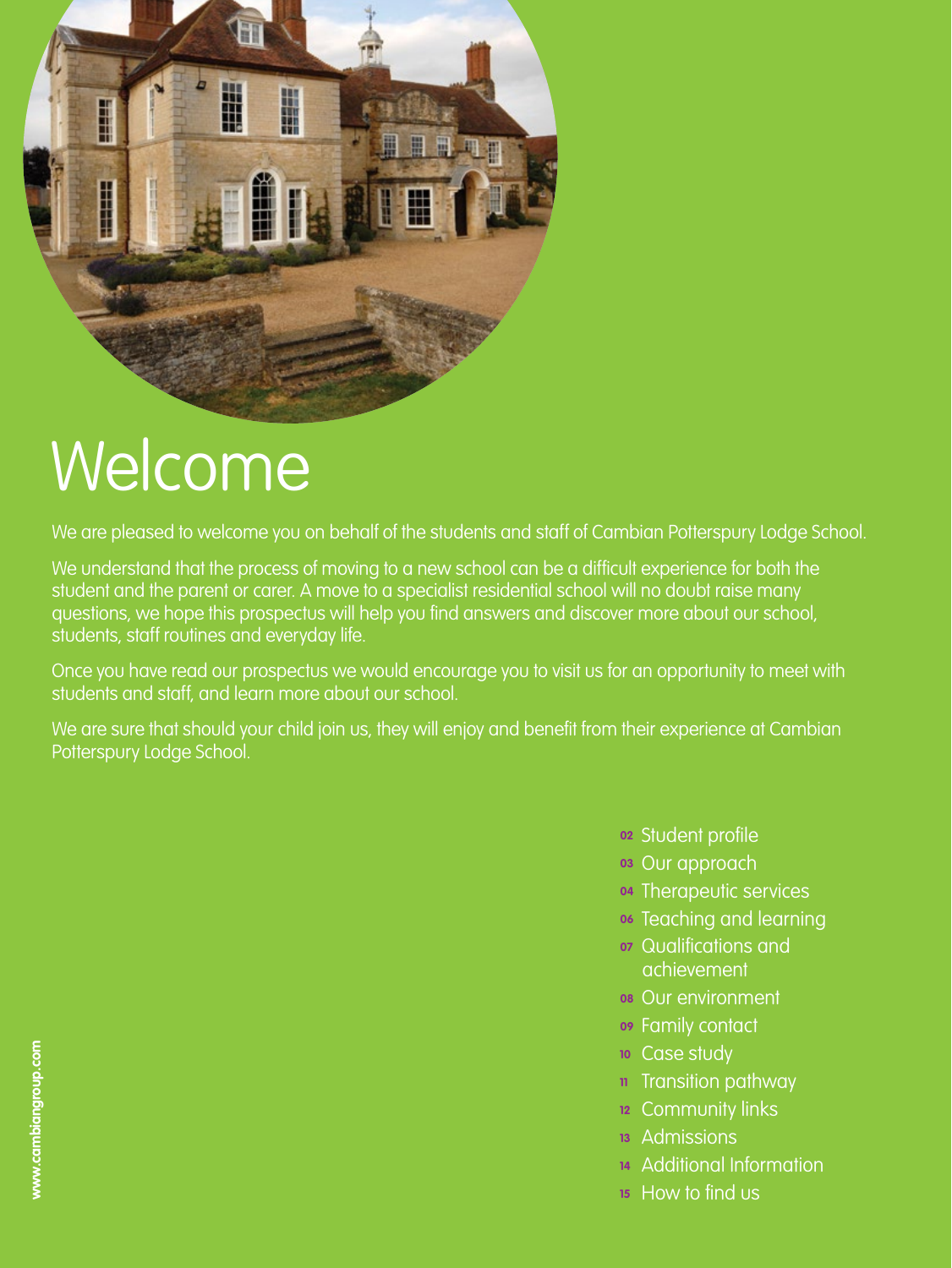### *Student profile*

## Achieving their personal best

*Cambian has a history of delivering 'Outstanding' education and care for students with Asperger's Syndrome or high-functioning autism and other associated needs.*

Cambian Potterspury Lodge School is an Ofsted registered independent specialist school offering flexible placements for up to 52 weeks residential for boys and girls aged 8 – 18 years old with Asperger's Syndrome / high-functioning autism, complex needs and challenging behaviour.

The purpose of the school is to prepare students for the demands of adult life through staff expertise and specialist approaches. We provide a nurturing environment that encourages students to flourish academically, socially and emotionally.

We aim to teach self-management that allows students to utilise their strengths and manage their difficulties successfully. Our work is based upon understanding the ability of the student to manage as an individual, as part of a group and within their family and the wider community.

We celebrate success and achievement at every opportunity, recognising that these outcomes for our students can be measured in many forms. This may include achieving qualifications, such as GCSEs, functional skills, ASDAN (Award Scheme Development and Accreditation

Network) certificates, or achieving personal learning aims and goals.

We pride ourselves on the range of specialist support services within our multidisciplinary team who work together to enhance the learning experiences of our students. We draw out the potential in each student and work alongside them to discover their own personal strengths.

Above all, students thrive at Cambian Potterspury Lodge School, and enjoy the learning experience.

#### **Student profile**

**Mixed gender, ages 8-18yrs**

 **Primary diagnosis of Asperger's Syndrome or high-functioning autism and associated conditions Complex needs and associated challenging behaviour Often multiple exclusions and placement breakdowns A history of school refusal, periods of time out of school May have experienced previous admission to a CAMHS (Child and Adolescent Mental Health Services) inpatient unit**

 **Specific learning difficulties such as dyslexia and dyspraxia Issued with a Statement of Special Educational Needs (SEN) or Education, Health and Care Plan (EHCP)**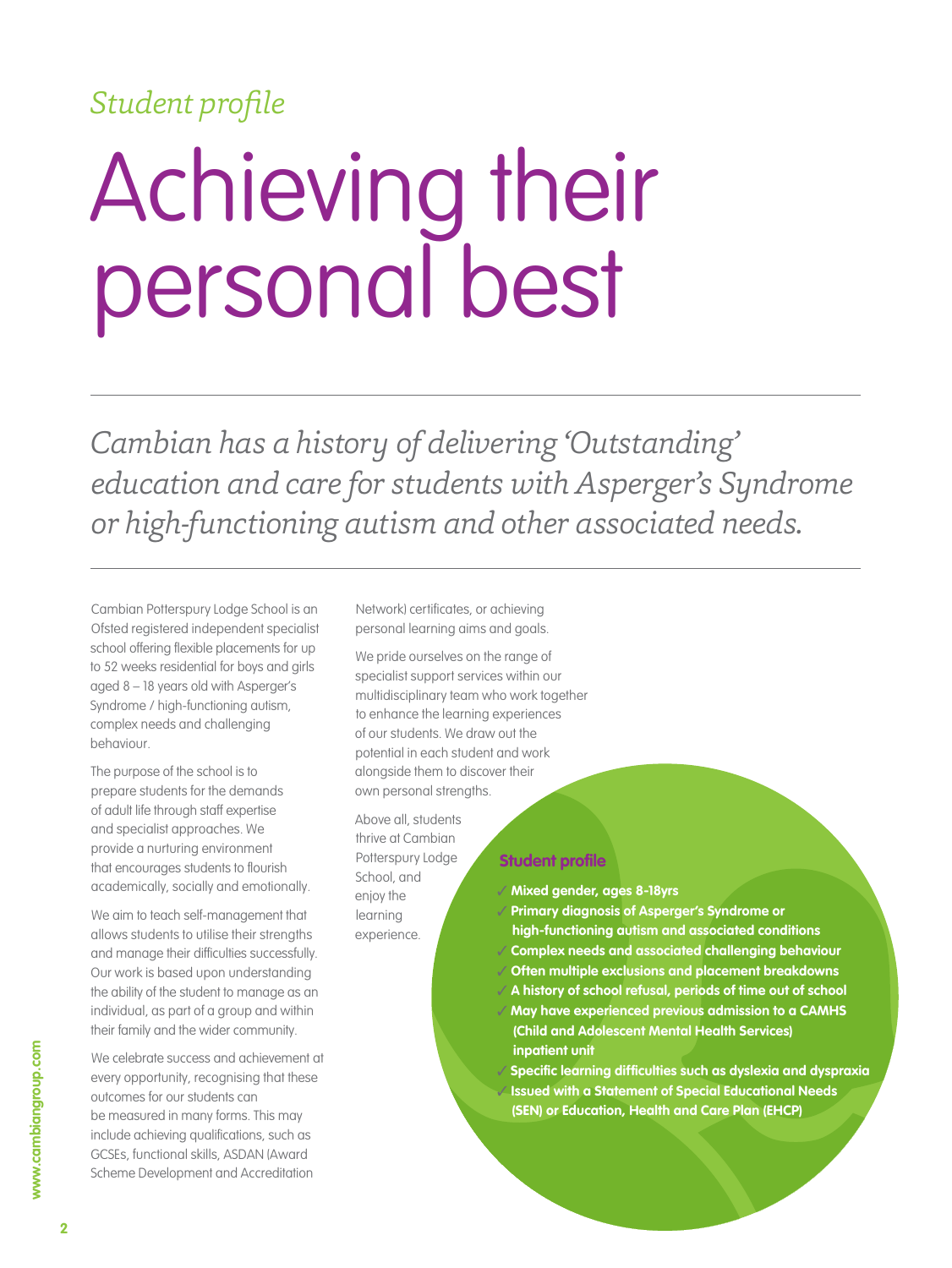## *Our approach*

# Dedicated to each and every student

*Cambian Potterspury Lodge School consists of small class groups, creating a supportive and relaxing environment where students can learn and achieve their personal best.*

The school's approach to behaviour change is positive and non-aversive. The teaching styles and strategies are developed with Asperger's Syndrome / high-functioning autism in mind and are very much led by the needs of the students.

The work of staff is based upon understanding the ability of the student to manage academically, socially and emotionally in various situations.

Individualised plans are designed to meet students' specific needs, and these plans form the basis of the fourway partnership between the student, school, family and local authority.

The curriculum is tailored to individual needs and it is supported by Individual Education Plans (IEPs). These plans allow each student to have access to a challenging, broad, relevant and differentiated curriculum that is designed to be Asperger's Syndrome / high-functioning autism friendly.

#### **Therapeutic services**

Cambian Potterspury Lodge School makes use of the crisis prevention intervention (CPI) framework. CPI is an international training organisation committed to best practices and safe behaviour management methods that focus on prevention.

The therapeutic services approach ensures difficulties are detected and allows students to receive support as needed.

Our overall aim is for our multidisciplinary team to work alongside the care and education teams, enabling students to overcome their difficulties and promote their individual strengths.

#### **Students are supported by:**

- ✔ Maximum class size of eight students
- $\checkmark$  High staff ratio of between 1:4 and 1:1 (this is decided at assessment specific to student needs)
- $\checkmark$  On-site therapeutic team

The school day provides opportunities for academic, personal and social skills to be developed. Full use is also made of resources in the local environment. We have a well-developed work experience programme that allows all students once in key stage 4 and post-16 to attend supported or individual work experience placements.

#### **Our specialist team:**

- $\checkmark$  Specialist teachers
- $\checkmark$  Teaching assistants
- $\checkmark$  Residential staff / keyworkers
- $\checkmark$  Speech and language therapists
- Clinical psychologist
- Consultant child and adolescent psychiatrist
- ✔ Occupational therapists

Our educational programmes allow individuals to engage and participate in activities such as shopping, sports, swimming, social skills, library visits, fishing and country walks.

Every member of staff is dedicated to help all students achieve their potential through a personalised curriculum. This approach is designed to assist the students in developing academic, social and life skills that will enable them to achieve the maximum amount of independence in their adult lives.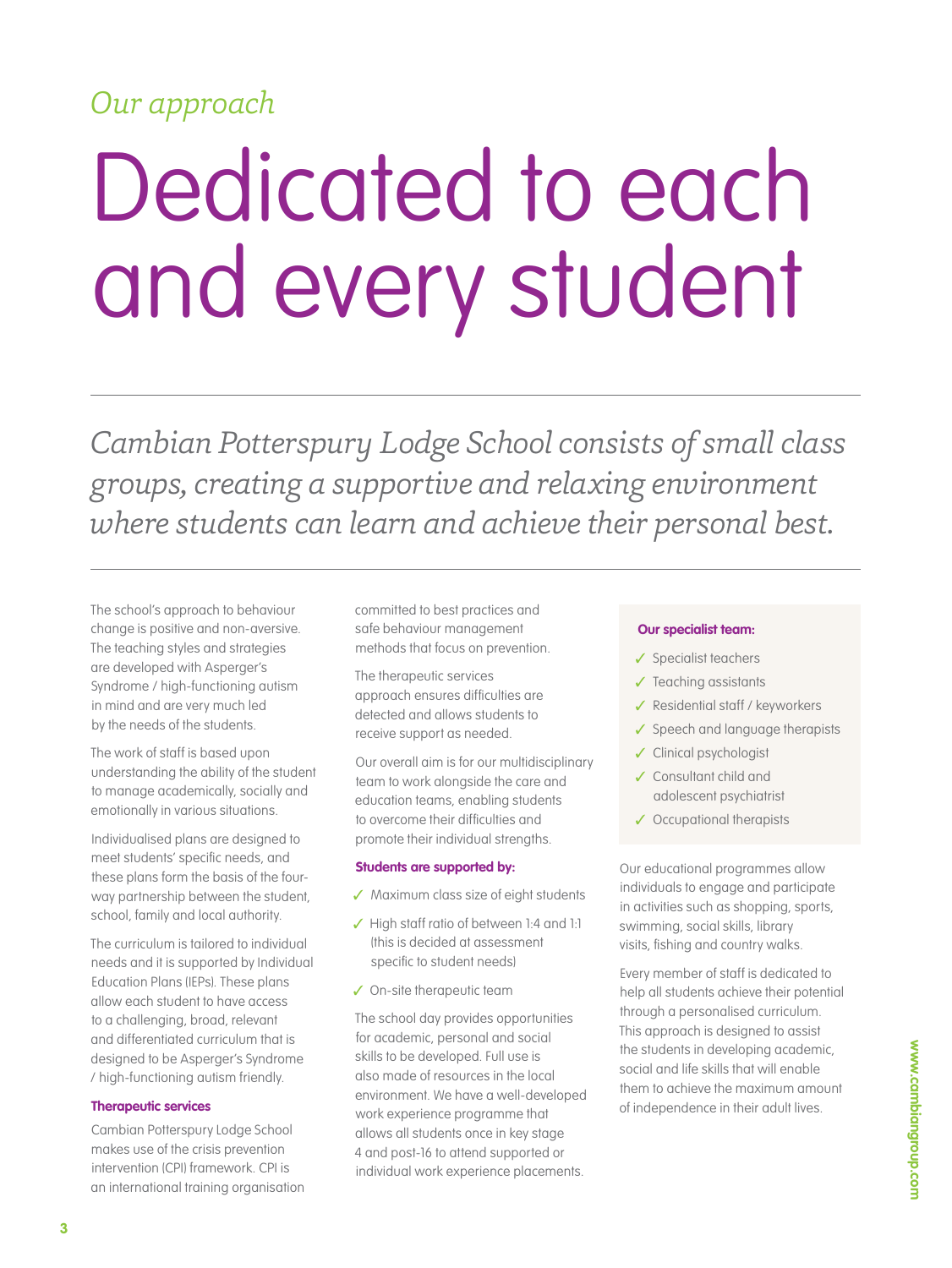### *Therapeutic services*

## Specialist interventions for students

*Our therapy team contributes to a therapeutic environment through staff training, support and personalised intervention for all students.*

#### **Tailored AS-friendly environments**

Classroom layouts are flexible, allowing for individual needs. There is plenty of room for students who work better alone in their own personal space. Equipment can easily be arranged to accommodate those who thrive on collaborative approaches to learning.

#### **Holistic approaches**

The school has access to a full range of qualified clinicians accommodating for students' individual needs.

#### **Training in life/work skills**

Work related learning gives our students real life experiences in the local community. This develops not only their work skills but also self-esteem, confidence, team work and communication skills.

#### **Curriculum flexibility**

We support all types of students with varying abilities, entering individuals for qualifications ranging from Entry Level and Level 1 courses right up through to GCSE and Level 3 equivalents. We also work with local colleges to allow a wider curriculum offer.

In the first 3 months of a student joining Cambian Potterspury Lodge School, they are assessed by the multidisciplinary therapy team. In addition, students can be referred for further individual therapy appointments throughout their time at the school. Following an assessment, an individualised programme will be developed; sessions will take the form of 1:1 direct sessions with the therapist, indirect sessions via the key worker and teacher, and group sessions with a selected peer group.

Appointments with therapists are confidential. However, parents will receive feedback alongside other aspects of their schooling and will be aware that their son or daughter is receiving support. Telephone appointments can be made with therapists, and there is an opportunity to meet and talk with them on our annual parents evening or by individual appointment.

Students may suffer from additional mental health disorders such as anxiety and depression. These students are given the opportunity to attend sessions with therapists. For those students who

struggle to engage with the therapy team, care can be provided indirectly through the care and education staff and local services. Our overall aim is to work alongside the care and education teams, enabling students to overcome their difficulties and promote their individual strengths.

In addition, the therapy team devise and implement anger/anxiety management programmes through 1:1 and indirect work with the students.

Each term, a student has an education review meeting with staff members who are closely involved in their care. This meeting is an opportunity to discuss a student's overall care, education and therapy needs.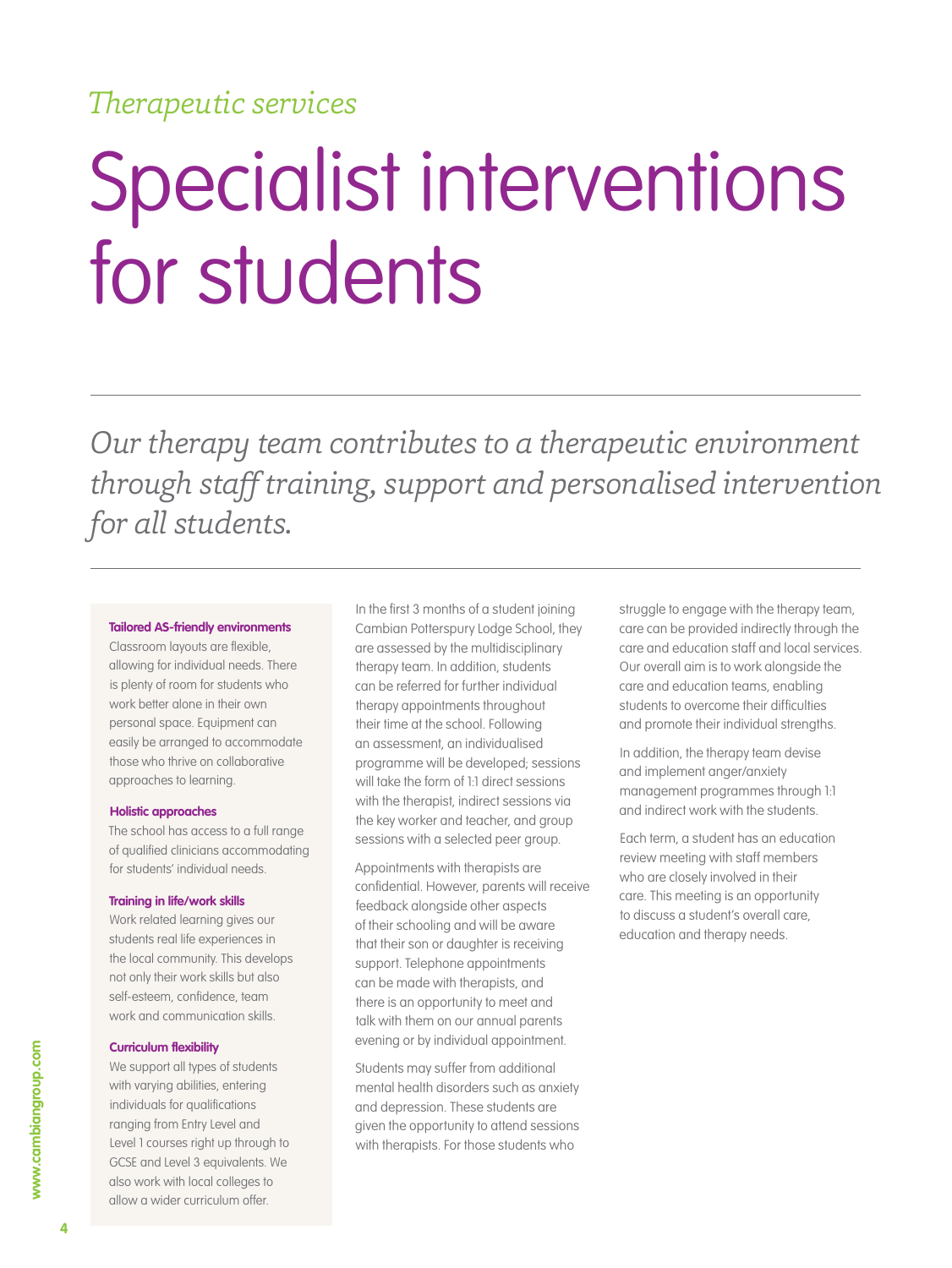#### **Speech and language therapy (SaLT) aims**

- $\checkmark$  Assist students to use their existing communication skills effectively.
- $\checkmark$  Enable students to develop and learn new functional communication skills.
- $\checkmark$  Support students to develop their social integration skills with an improved ability to consider the thoughts and feelings of others.

#### **Occupational therapy services aims**

Occupational therapy supports students to meet a wide range of needs in:

- Sensory difficulties.
- $\checkmark$  Life skills including personal care, cooking and eating, domestic skills and independence skills.
- Coordination of the arms, legs to allow actions such as running, crawling, and swimming.
- $\checkmark$  Self-regulation to improve concentration and management of emotions.
- Organisational skills.

#### **Psychology service (including clinical psychologist and cognitive behaviour therapist)**

The psychology service is integrated within the school's multidisciplinary service and works jointly with psychiatry, occupational therapy and speech and language therapy. This approach enables staff to deliver a service that is holistic and collaborative dependent on each student's needs. Aims of this service:

- Promote emotional health and wellbeing.
- $\checkmark$  Support the individual to develop positive and more secure relationships with others.
- **V** Promote positive behaviour.
- Encourage individuals to learn and employ appropriate coping strategies to regulate their behaviour and support their own emotional wellbeing.
- Support individuals to make their own treatment decisions and act as an advocate for them when necessary.
- Develop environments and a culture that promotes positive behaviour and emotional wellbeing.
- Support those that care for these individuals to reinforce positive behaviour and promote emotional wellbeing.
- Deliver regular training to staff teams to support them to promote positive behaviour and emotional wellbeing.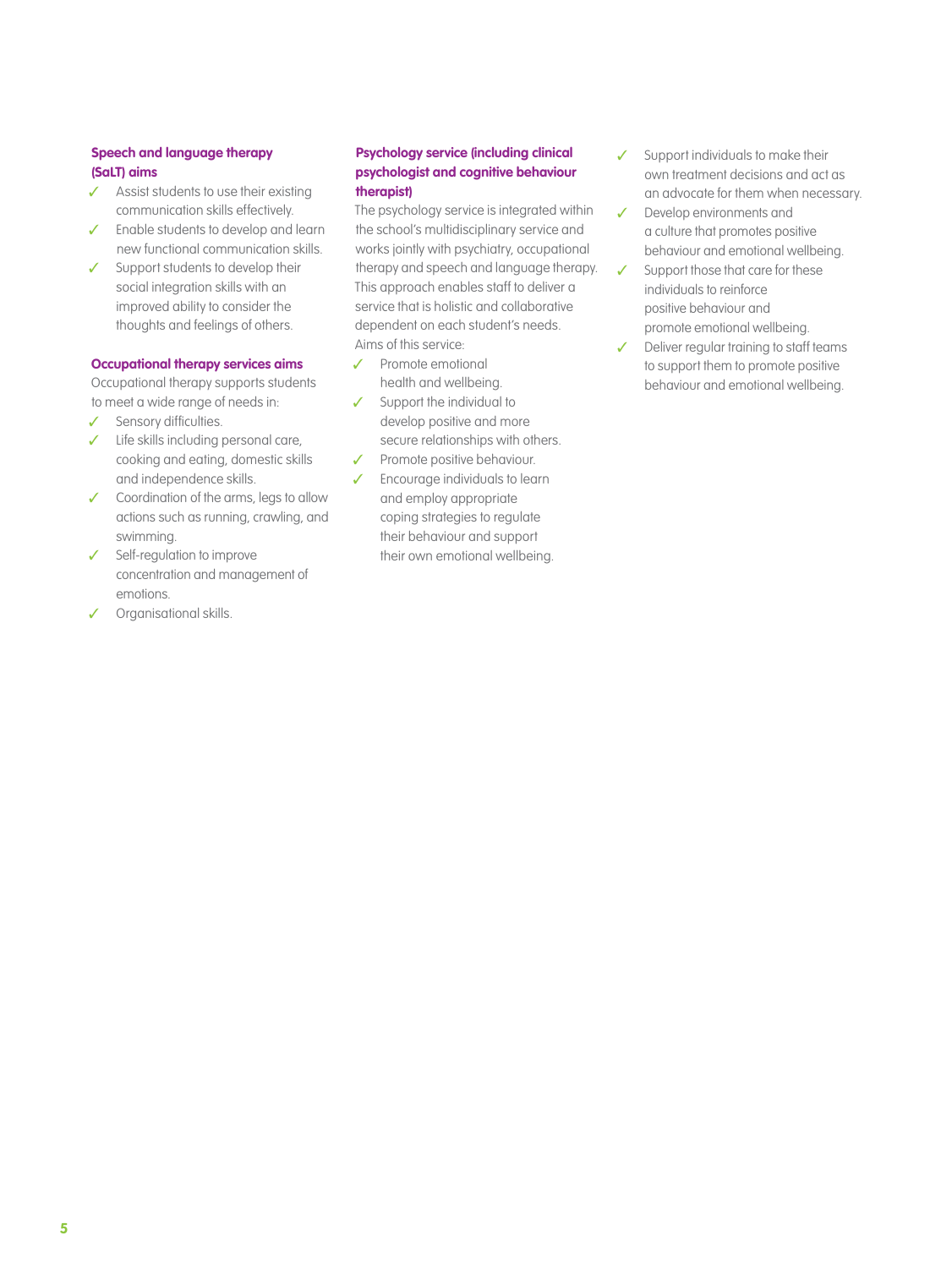## *Teaching and learning*

# A varied and fulfilling education

*We have a flexible approach to learning, personalising the curriculum and offering small teaching groups to meet students' learning needs and abilities.*



#### **Curriculum**

At Cambian Potterspury Lodge School we aim to provide consistent, diverse, enjoyable and structured learning opportunities through a waking day curriculum, seven days a week.

We understand that not all young people with Asperger's Syndrome / highfunctioning autism will learn new skills at the same pace. Our curriculum caters for students with a wide range of needs regardless of the speed of their progress.

Cambian Potterspury Lodge School believes that students are entitled to a curriculum that is characterised by breadth, balance, relevance and progression.

#### **Personalised approach**

The curriculum followed is broadly based on the statutory requirements of the new national curriculum, but the delivery of subjects is adapted to meet the very particular needs of our students. The curriculum model emphasises the importance of key core subjects, whilst offering the full national curriculum. Our curriculum offers a range of options in years 9 to 11 that can lead to external accreditation and qualifications. There is also an opportunity for students to have short periods of work experience; these may be on or off-site. Where possible, the school places students with local employers and works with partner organisations to ensure the suitability of placements.

Consistent teaching and learning takes place over a longer period than in mainstream day schools. Class groups are small, allowing for individual programmes of study. Alongside the formal curriculum, behaviour management strategies and the development of social skills are also an integral part of every lesson on the timetable.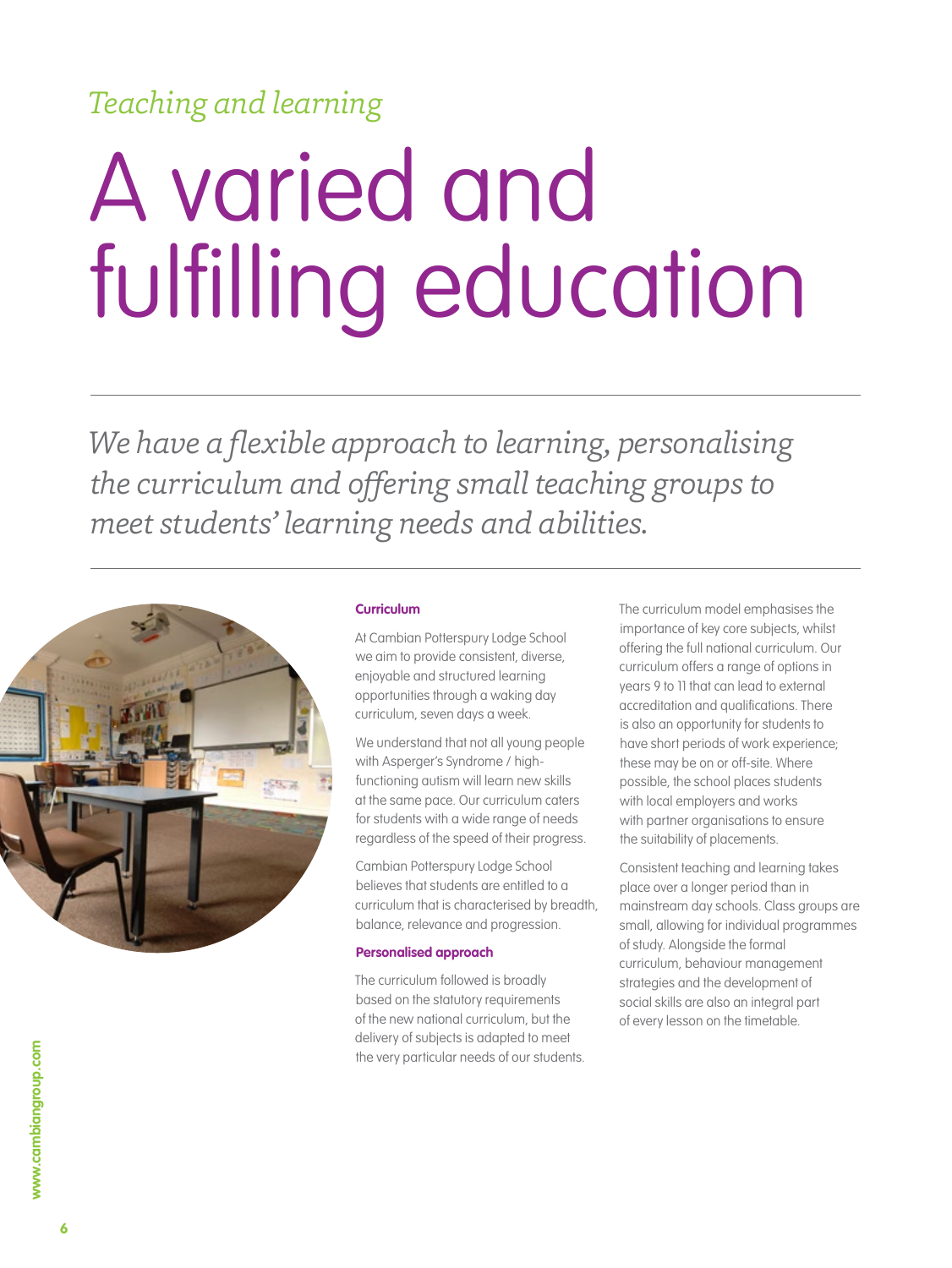### *Qualifications and achievements*

## Ensuring progress

*Our students make good progress in all aspects of learning, whether it's social, emotional, behavioural or academic.*

#### **We offer a range of qualifications, including:**

- GCSEs
- Information Technology Qualification Level 1 and 2
- AQA Unit Awards
- Entry Level
- Functional Skills
- Sports Leaders Award
- ASA Swimming and Gymnastics
- Open awards
- ASDAN qualification
- Through links with local further education colleges we provide a variety of post-16 courses including A Levels

#### **In addition to academic attainment, students are provided with the opportunity to develop their full personal potential in the following areas:**

- $\checkmark$  Physical health and wellbeing
- Independence, life skills and self-help
- $\checkmark$  Social acceptability
- Communication skills
- $\checkmark$  The development of relationships with adults and peers
- The ability to make informed choices
- Intellectual development and problem-solving
- ◆ Moral, social, cultural and emotional fulfilment
- Positive self-esteem, self-awareness and self-confidence
- Leisure and self-occupation skills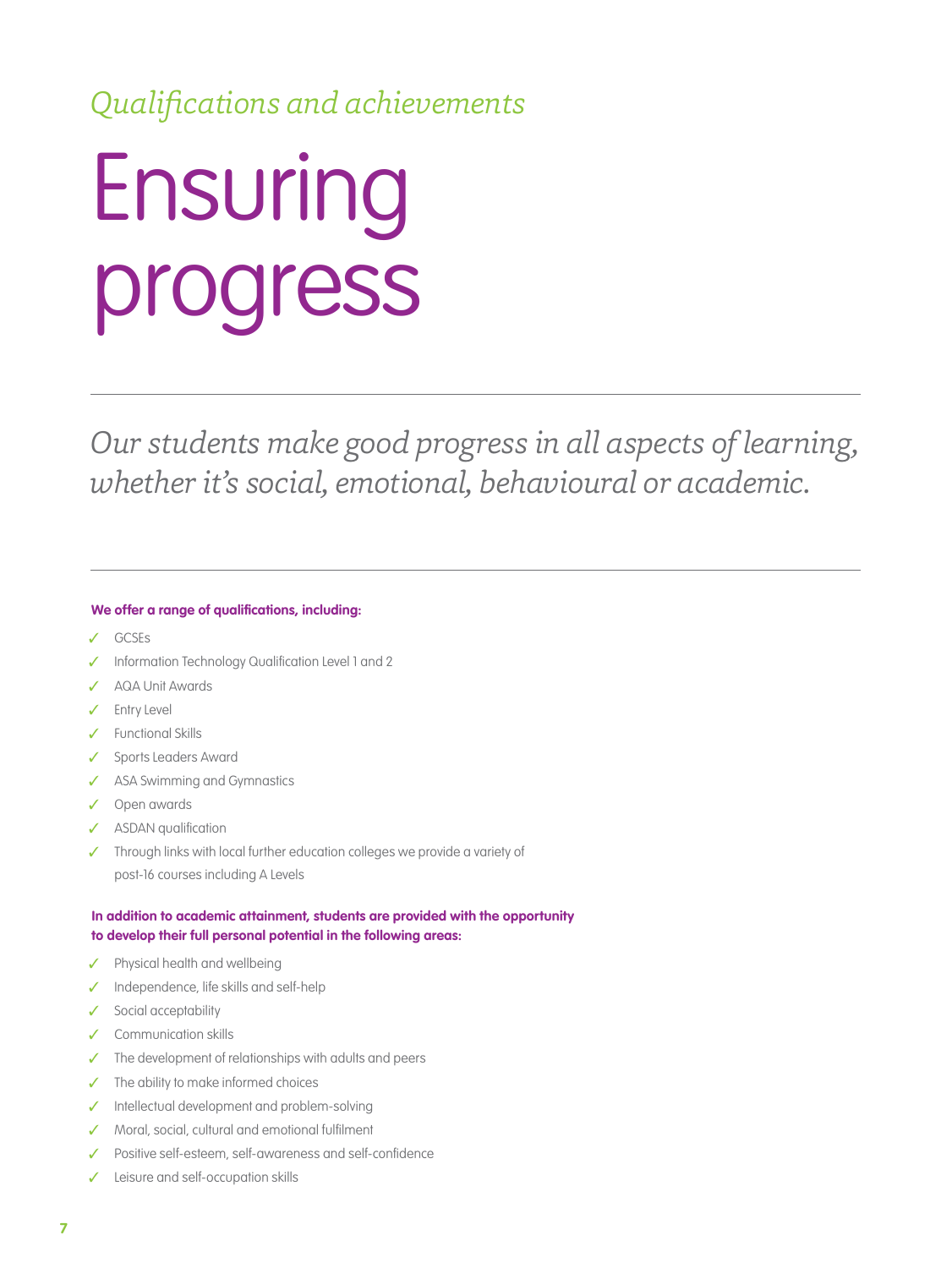### *Our environment*

## A home away from home

*Cambian Potterspury Lodge School is situated in a rural setting between Milton Keynes and Towcester in Northamptonshire.*

The school is set in a large country house and grounds with additional education and residential premises within the twentytwo acre site. We have a large playing field and hard court surfaces for recreation and there is an adventure playground in the grounds for younger students.

Each house has its own lounge and kitchenette. All houses have toilets and showers, with most houses containing baths. Students are encouraged to take responsibility for tidiness around the house and in their own

rooms. They are encouraged to bring pictures, books and any other special items that are personal to them.

Students can watch television in their free time in the lounges, which offers a selection of Freeview digital channels. A range of resources and games are also available in each living area for students to use.

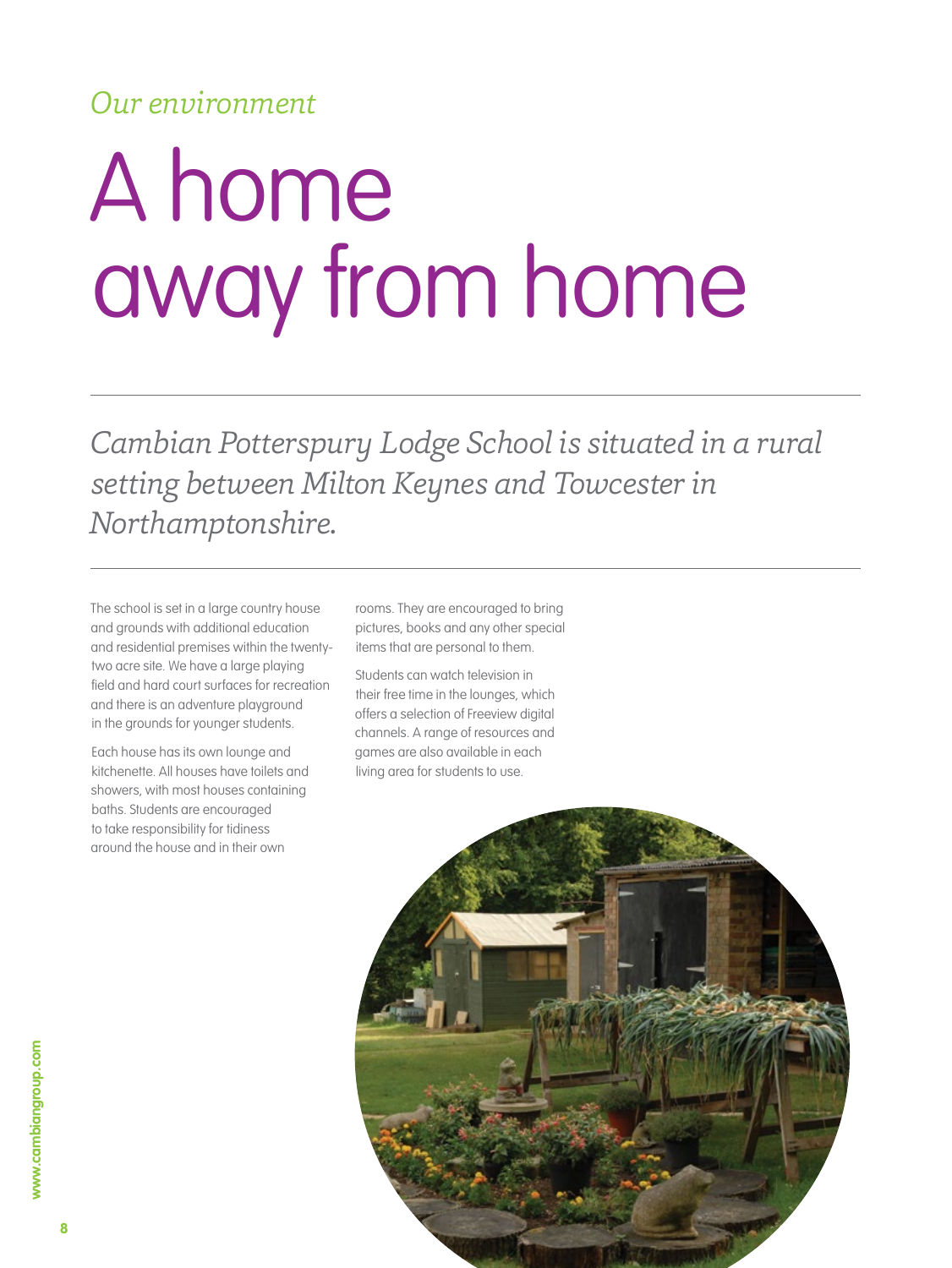### *Family contact*

## Supporting students and their families

*Our aim at Cambian Potterspury Lodge School is to work in partnership with parents and siblings to create an environment where families feel supported.*

#### **Access to staff**

We understand that families may be anxious when a child starts at a new school. All parents and carers have access to members of staff that are involved in the education and care of their child, including our therapy team. We welcome questions and are happy to provide advice to help parents support their children. Residential staff also provide a weekly report to parents and carers.

The therapy and care teams are an important link for families. They offer practical support to parents in transferring strategies from school to home and management of challenging behaviour in the home environment. Individual appointments can be made with members of the therapy team to discuss individual needs.

#### **Keeping in touch**

We encourage students to maintain close contact with their families, supporting them in remembering family birthdays, and special and seasonal occasions.

Students are encouraged to maintain contact with family and are supported to phone, write and send photographs regularly. Contact is very important to our students, and they benefit greatly from receiving letters, postcards and calls from parents and their wider family, as often as possible. This enables the students to feel they have a continuing role in, and knowledge of, family life.

#### **Two-way support**

We operate an open door policy for parents who are welcome to arrange visits with the school at any time. Telephone can be a crucial link, as well as email communication and / or Skype. We have a firm commitment to two-way support and openness of attitude where partnership with parents is concerned, and we involve families in care, target-setting and individual programme content, to achieve a greater degree of consistency.

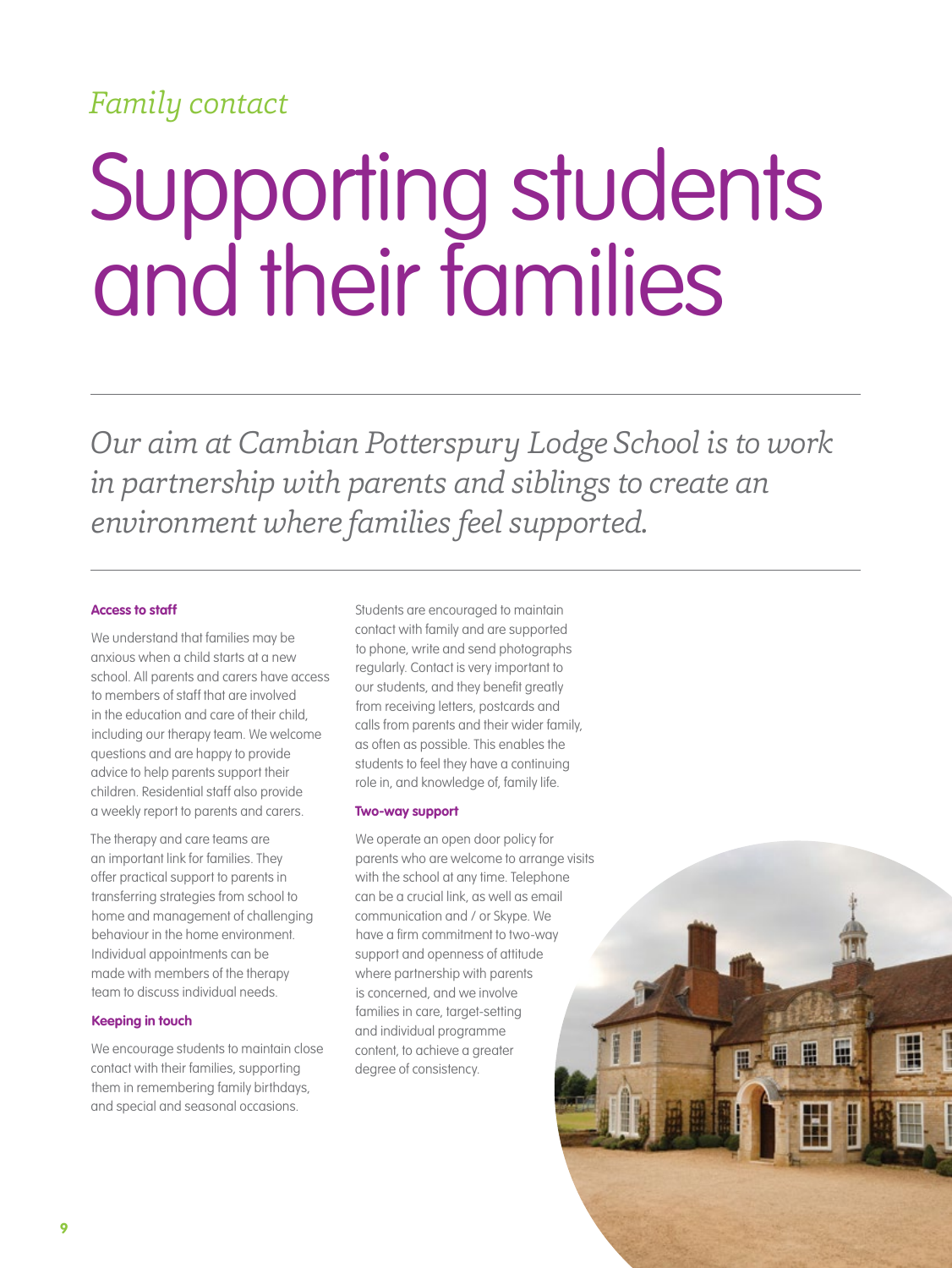### *Case study*

## JT's Journey

## *A student's story from Cambian Potterspury Lodge School.*

#### **When we first met JT**

"When I had my interview, Mrs Haylett said 'we would like you to come to Potterspury. We think you would fit in and do well here.' No other school had ever said that to me. The others seemed to find reasons why I wouldn't fit in."

JT arrived with a history of failed education caused by behavioural problems associated with his diagnosis of autism spectrum disorder (ASD). Despite disliking attention he exhibited loud noises and caused deliberate disruption. JT did not settle in well on his first evening as a residential student; setting off the fire alarm in an attempt to stop his parents leaving.

#### **JT's progress**

JT worked hard to achieve the GCSE results needed to take a Level 2 ICT course at a local mainstream college. Building on this success, he continued with his post-16 education for 3 years and completed the Level 3 ICT course. During this time JT showed an improvement in his maturity, gained independence skills, and with the help of staff demonstrated an ability to manage his time effectively "I hated being sent away at first. But in the end I stayed on longer than any other student and the school supported me throughout college too."

JT went on to support the school Scout troop as a Young Leader, helping to prepare and run Scout evenings for younger students.

JT said his favourite subject at Potterspury Lodge School was music. "It wasn't taught like any other music lesson I had ever had before. My teacher taught me to play the music that really meant something to me."

#### **JT's care**

The care JT received concentrated on helping him understand his condition and how it impacted on his behaviours. There was a strong focus on developing his social skills, both in the school environment and the wider community. The development of trusting relationships with staff helped JT take the steps needed to fulfil his potential. JT had an interest in gadgets and staff encouraged him to channel this interest productively towards his goals.

#### **Today**

After gaining his ICT qualifications, JT returned to his hometown and successfully gained employment in a role very much suited to his skills, working in IT at a car dealership. JT's role involves setting up new software, building new computers and supporting his colleagues with software and network troubleshooting "I love it, it involves computers and cars - who wouldn't?", said JT. JT learned how to drive as part of our post-16 programme and enjoys the benefits of a company car provided by his new employer.

#### **What is the future like for AT?**

JT is a confident and happy young man with a good job and a bright future. He visited us in the summer with his girlfriend and parents who thanked us unreservedly for "giving JT a life".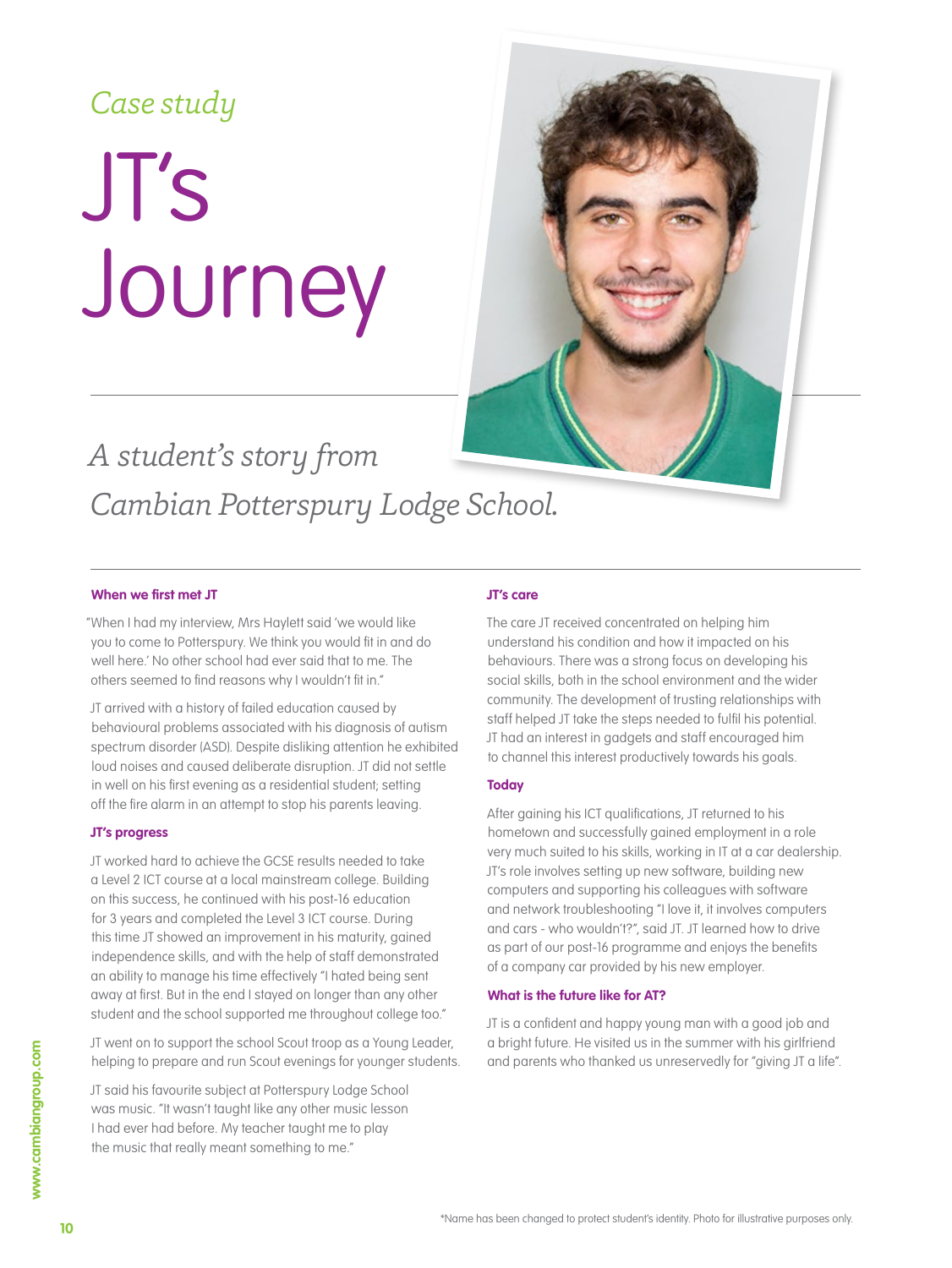### *Transition pathway*

*We focus on developing education, life and vocational skills that support a successful transition into adulthood.*

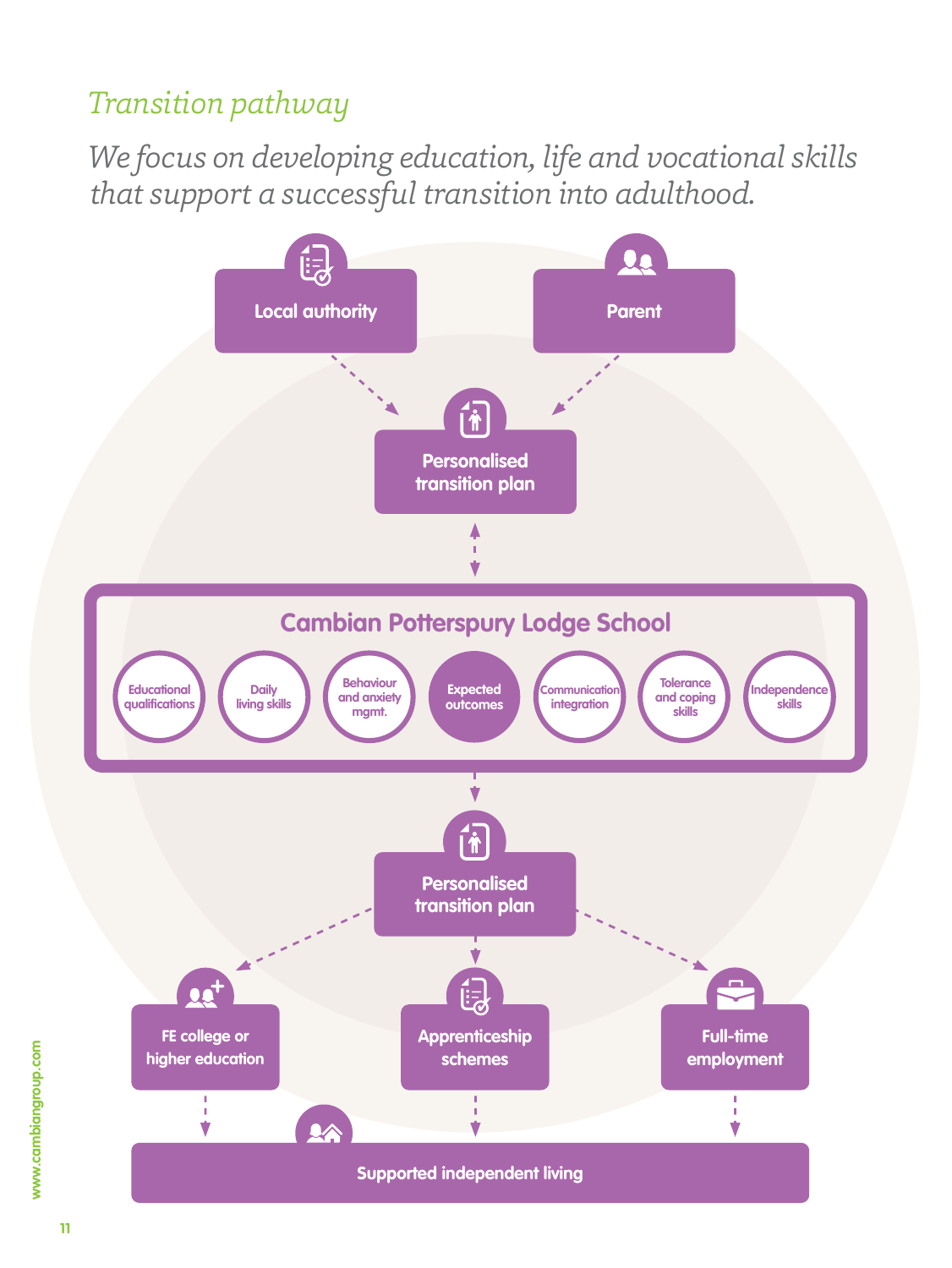### *Community links*

## Opportunities in and out of school

*It is important to ensure our students are supported to live in the community and not just in our school environment, so every opportunity is taken to teach in real-life situations.*

#### **Interacting with the community**

We aim to provide plenty of opportunities for our students to be included in life outside the school, while still allowing them to remain in their comfort zone. Students are given a range of experiences within the area and contact with the local community is an essential part of our weekly routine.

Students are encouraged to take up small jobs such as working in local cafes and charity shops. The school has links with local religious communities, and arrangements can be made for students who wish to attend their own denominational churches and places of worship.

Opportunities to become involved in community projects are provided throughout the year, such as local fêtes, competitions, Red Nose Day, Children in Need, Remembrance Day, and other festivals and events.

#### **Extra curricular activities**

Opportunities are available locally for students to join clubs and successful links have been forged with the following: a golf club, a football club, athletics, a youth club, riding schools, a drama club, Scouts and Judo.

Students participate in independence training in the community. This teaches them how to go off site into town and make safe use of public transport, local amenities and shopping centres.

Cambian Potterspury Lodge School is at the very heart of our local community. The school has built excellent links with local businesses and leisure facilities, offering work experience, learning opportunities and life skills.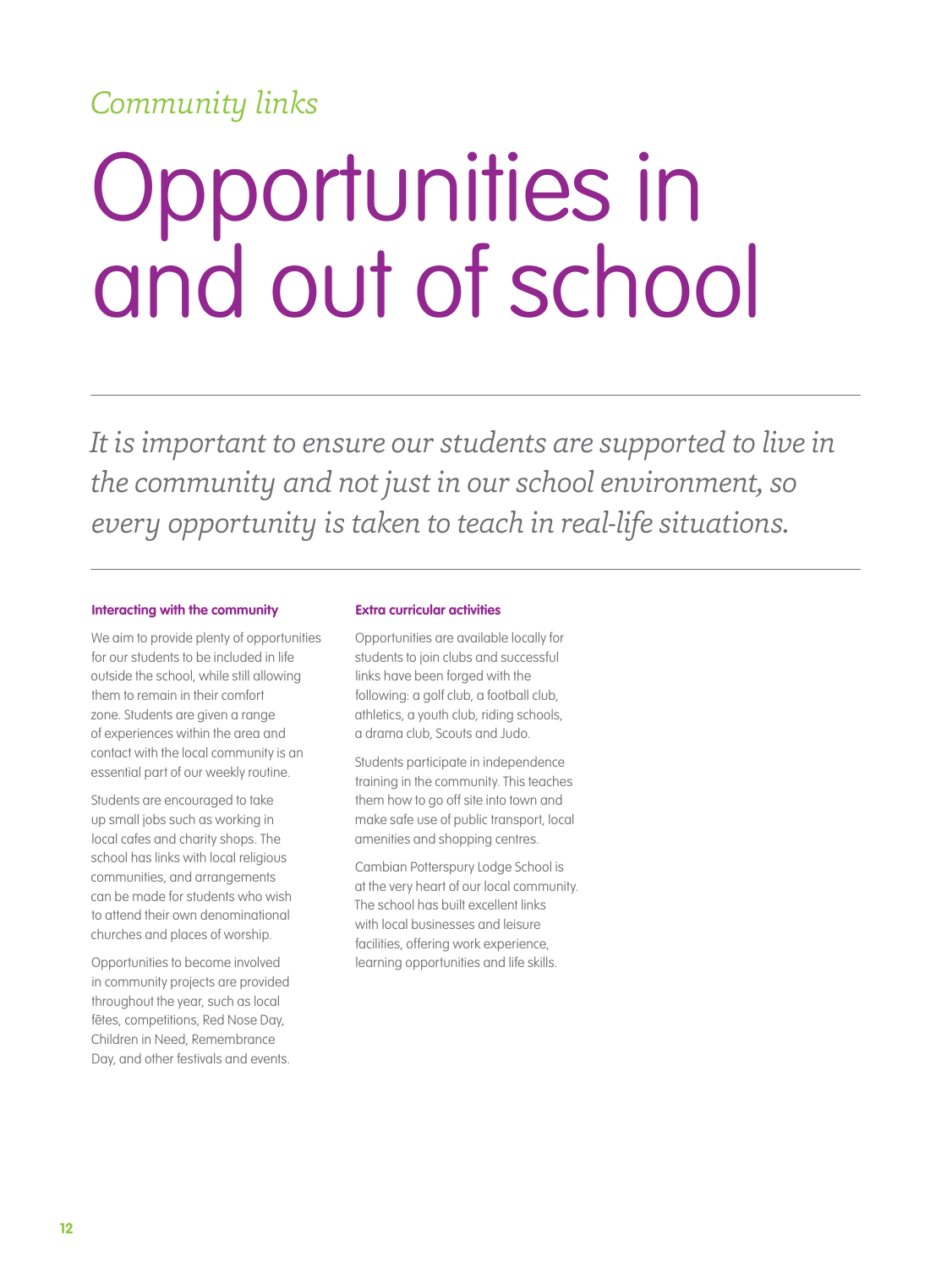### *Admissions*

## Securing your child's future

*For more information on Cambian Potterspury Lodge School and our staff, and an in-depth look at our curriculum, services, outcomes and approach, visit www.cambiangroup.com*

To discuss a placement in confidence, call us on **0161 507 3723** or email **ccs.referrals@cambiangroup.com**  We understand that choosing the right school for your child can be a difficult decision. To support this process we have parent liaison officers available who can offer further support and guidance on how we could be the right school to meet your child's needs. We encourage you to visit our school to meet students and staff, as well as find answers to those questions not easily answered in this prospectus or on our website.

To initiate the assessment process, local authorities and/or children's services departments make formal requests for a placement. Parents should involve their local authorities at an early stage. This ensures that visits by local authority educational psychologists or other professionals can be arranged to ascertain the appropriateness of the school for each prospective student.

Referral paperwork made available by local authorities, other placing bodies and parents, such as a statement of educational needs plan or an education, health and care plan are read by members of the Senior Leadership

Team and if they feel the school is able to meet the child's needs, he or she will be invited to visit the school to meet some of the staff and students.

Throughout the admissions procedure, the student is kept at the centre of the process. We believe it is unhelpful for the prospective student to see the school before the initial assessment, as it can be a disruption or a disappointment if we ultimately feel we cannot meet their needs. Sometimes this strategy is changed, however we always work in partnership with the local authority and parents/carers to determine the best way forward. Following the assessment and review of reports, the head teacher is then able to make a decision as to whether Cambian Potterspury Lodge School is the right placement for the prospective student. The majority of students are referred and placed by their local education authorities, often supported by children's services and their healthcare colleagues. There are cases in which some students are privately funded.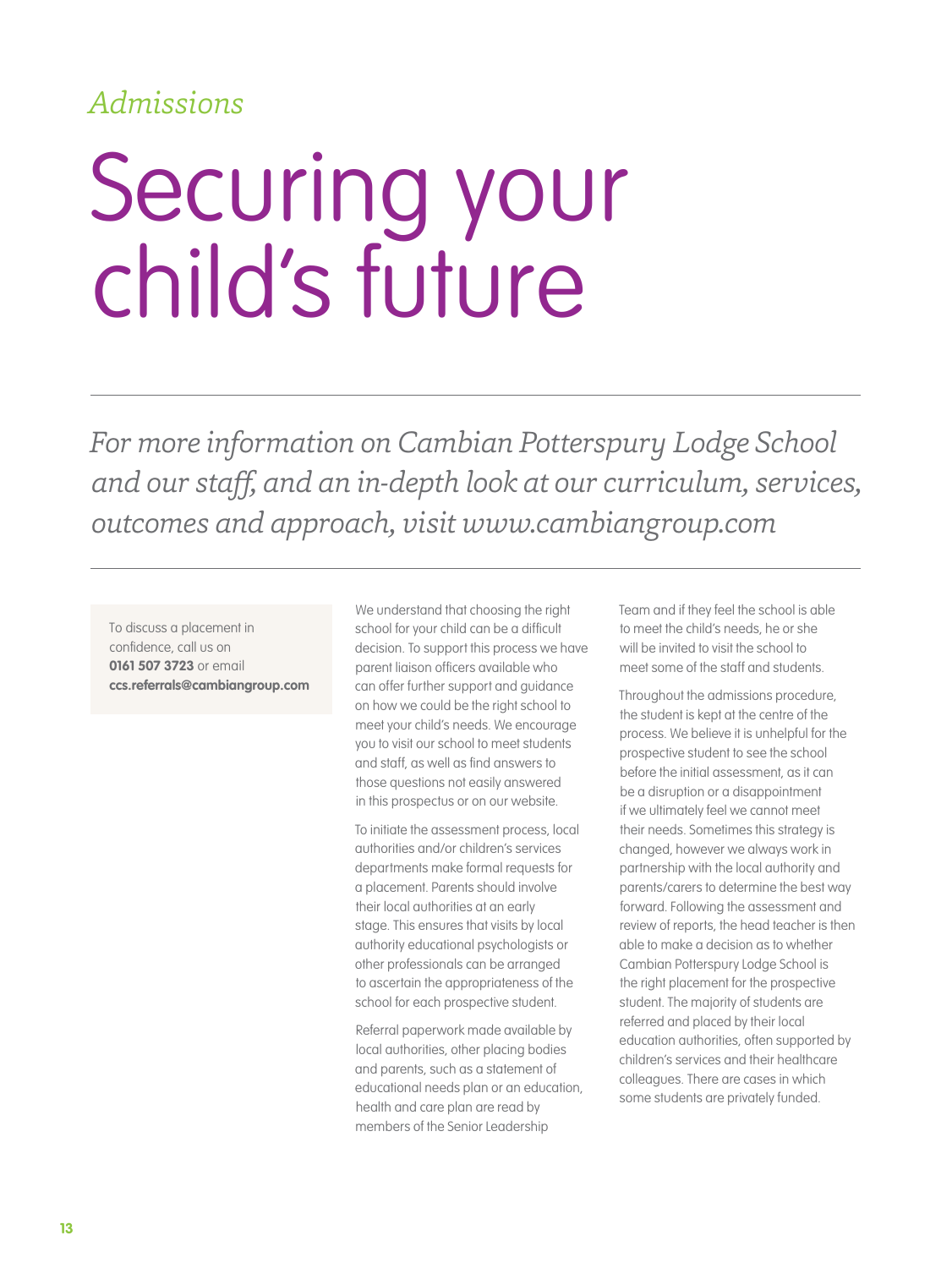## Additional information

### *Our policies can be requested by contacting us on 0161 507 3723 or by emailing ccs.referrals@cambiangroup.com*

#### **Safeguarding statement**

The parents of students at Cambian Potterspury Lodge School should be aware that the school has a duty to safeguard and promote the welfare of their students. This responsibility necessitates a safeguarding policy and the school may need to share information and work in partnership with other agencies when there are concerns about a child's welfare. This policy on child protection is in accordance with the locally agreed inter-agency procedures and Hampshire Child Protection procedures. The policy also complies with guidance from the Department for Education DfE and the Local Safeguarding Children Board (LSCB). The school recognises it is an agent of referral and not of investigation.

Anyone can make a referral to children's social care, if necessary. The designated safeguarding lead (DSL) for the school is Lisé Sugden and the deputy DSLs are Christine Haylett, Bev Grice, Carol Clews and Tori Snell.

#### **Complaints procedures**

We know there will be times when students, carers, parents or placing authorities will want to give us feedback about our school and we will always be happy to hear from you. If you feel that you would like to make a suggestion, let us know about

something you were pleased with, or tell us we did not meet your expectations, please contact the school via the contact details at the back of this prospectus. A complaints procedure allows for both formal and informal complaints.

Informal complaints will be dealt with quickly, while formal complaints can be made in writing. Our full complaints policy is available from the school on request. This policy is designed to help you raise concerns and ensures your complaint will be listened to and dealt with fairly. Should you wish to take your complaint further or if you feel you are unable to discuss the details with the school, please contact Cambian via the contact details at the back of this prospectus, especially if your complaint relates to the school leadership.

#### **The proprietor**

The proprietor of the school is Farouq Sheikh, Chair of the CareTech Board. The representative of the Proprietor of the school, whose address for correspondence during both term times and holidays, is:

Andrew Sutherland, Managing Director Education, Metropolitan House, 3 Darkes Lane, Potters Bar, Hertfordshire EN6 1AG.

The telephone number on which the representative of the proprietor may be contacted is 07701314378.